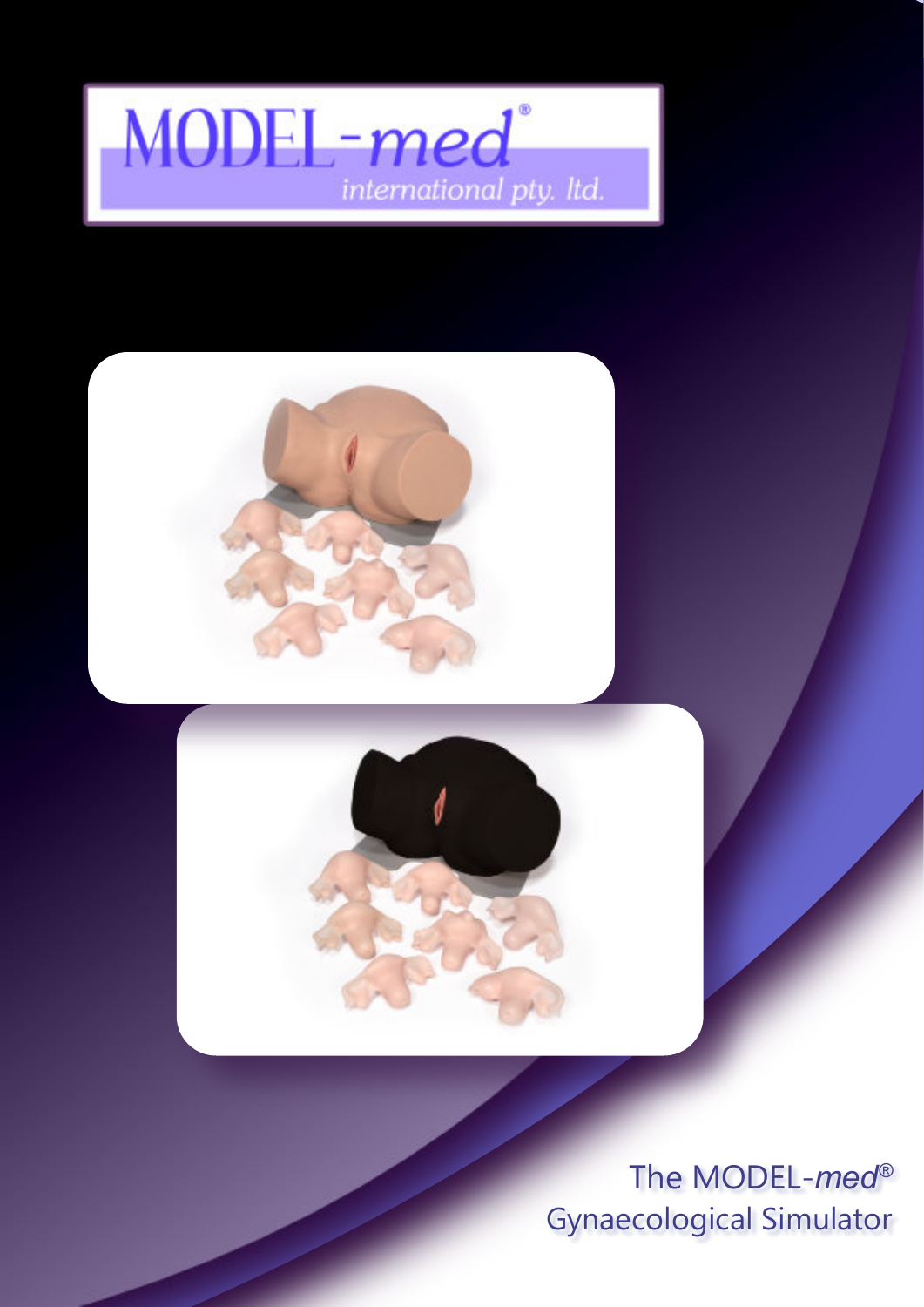### core competencies

The MODEL-*med*® Gynaecological Simulator

### *What is its purpose?*

The MODEL-*med*® Gynaecological Simulator can be used to simulate a variety of procedures crucial to the development of core competencies in the field of Gynaecology.

### *Core Competencies*

You will be able to learn and develop the following competencies:-

### *1. Gynaecological Examination.*

*• Correct use of the speculum* for the examination of the structures of the vagina and the cervix

### *2. Bi-manual palpation*,

including the opportunity to palpate the following types of uteri

- *Small*
- *Medium*
- *Large*
- *Ovarian cyst*
- *Fibroids*
- *Retroverted uterus*
- *3. Manipulation of the os,*

practicing the various techniques of inserting an instrument into the cervix and uterus via the cervical os in the hollow uterus

- *4. Practicing doing a pap-smear*
- *5. Insertion of medical devices* such as prostaglandin tapes in the fornix
- *6. Searching for vaginal tears* by inserting the finger in the anus and rectum, and the vagina, and palpating the membrane between the two structures
- *7. Inserting a catheter* into the urethra up to 4 cm (note that there is no bladder in the simulator)

### *What are the advantages of the MODEL-med® Gynaecological Simulator?*

#### REALISM

- it is extremely realistic to the touch.
- It develops tactile skills like no other simulator.

#### EASE OF USE

- It requires no batteries or power connections, therefore it is very easy to set up.
- Easy and quick to clean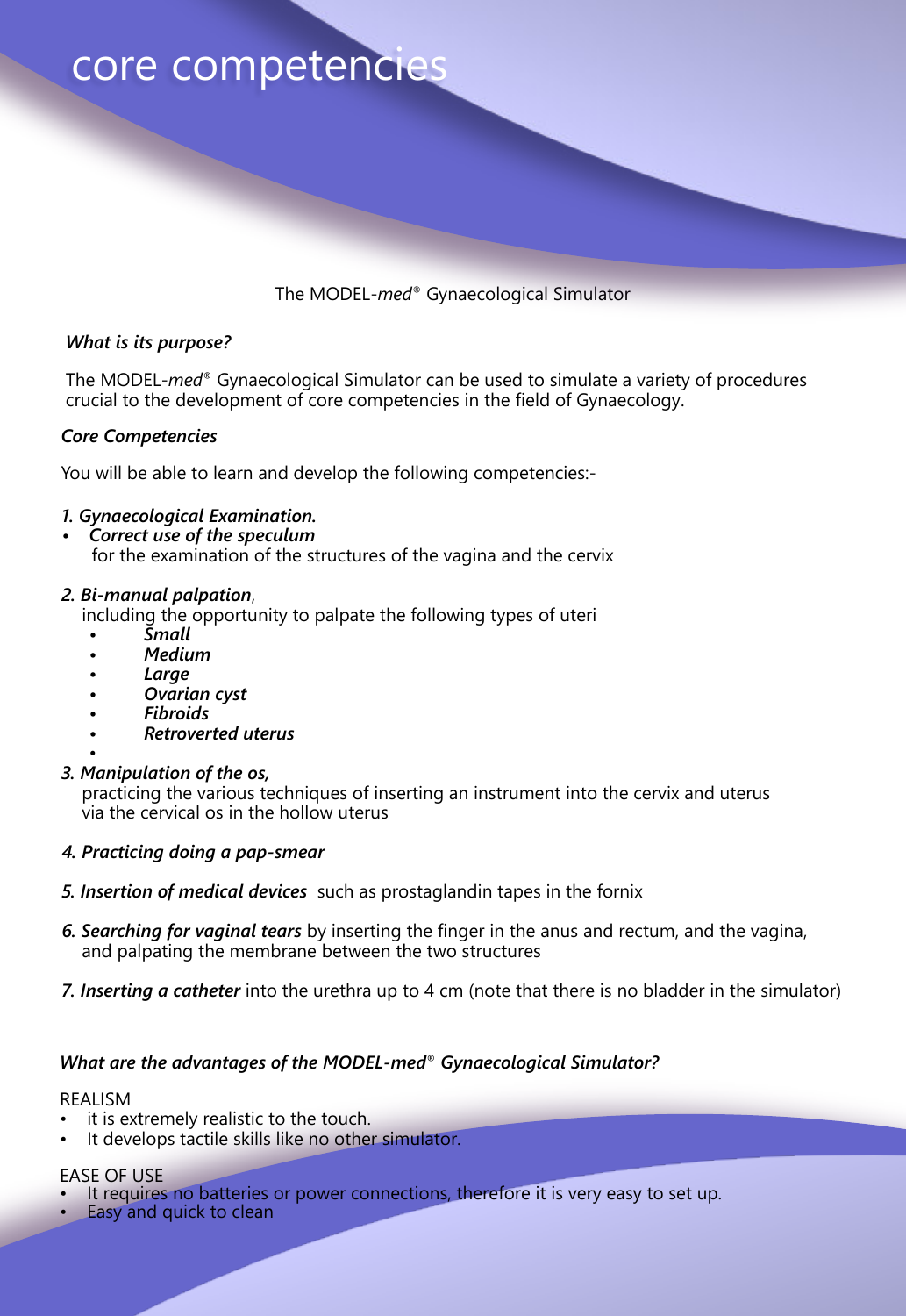# digital examination and bi-manual palpation



The MODEL-*med* Gynaecological Simulator is designed for the simulation of procedures used in gynaecology.

It is made from a highly realistic flesh-like material that creates an extremely realistic tactile experience when simulating gynaecological procedures.

As with all MODEL-*med* products, the models require generous lubrication with water-based lubricants. Your distributor can supply or recommend such a lubricant.

The MODEL-*med* Gynaecological Simulator enables the clinician to practice procedures such as digital examination, bi-manual palpation, speculum examination, and clinical procedures such as pap smears.





## practice using a speculum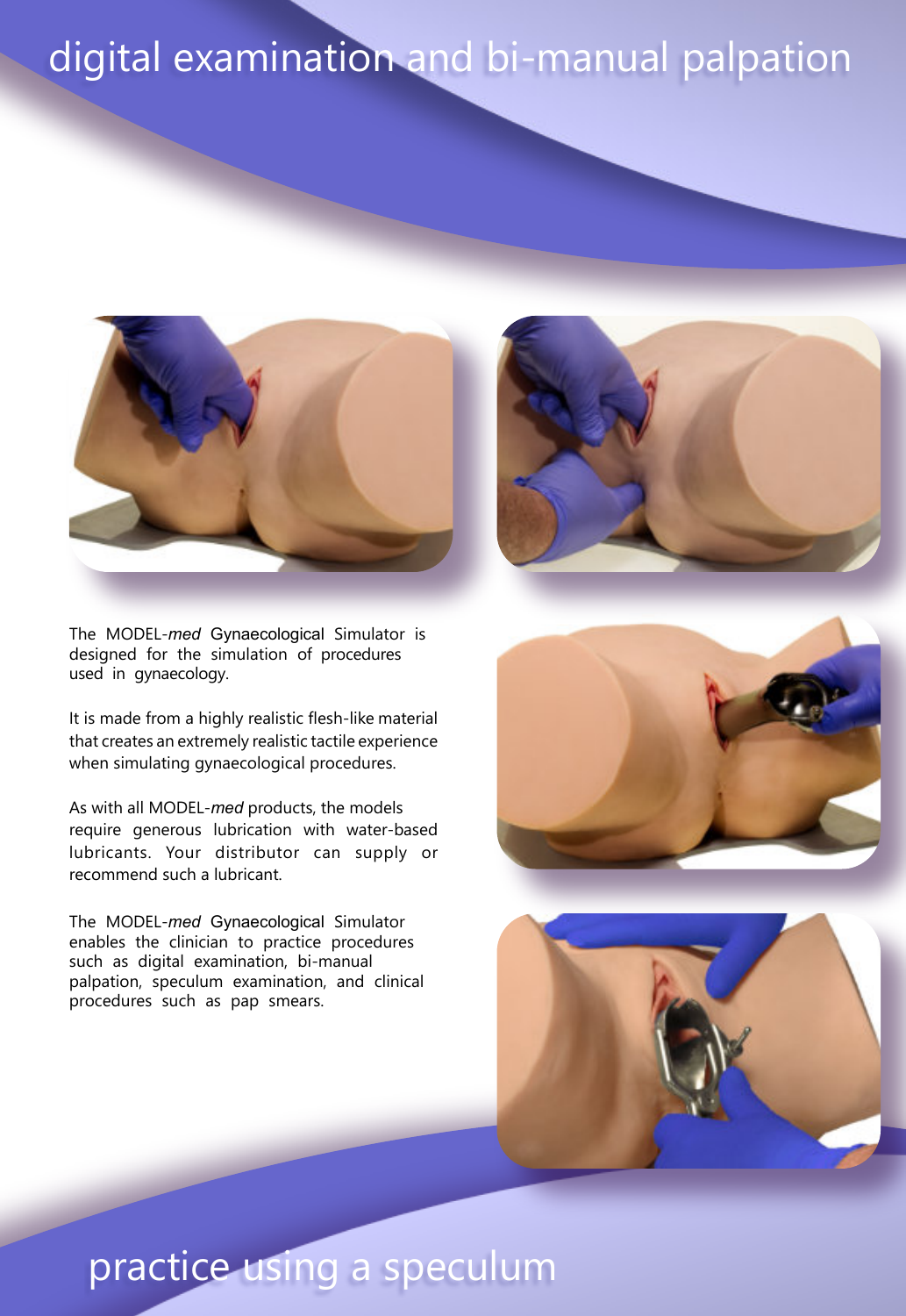# ease of use

The MODEL-*med* Gynaecological Simulator is so easy to use! To change over a uterus simply stretch open the back of the model to expose the space where the uterus sits. Put some lubricant on the cervix and slide the uterus into the space in the back of the simulator. It really is that simple.





The MODEL-*med* Gynaecological Simulator has a 4cm long urethra for practicing the insertion of a catheter. Please note that the simulator does not contain a bladder..

# catheterisation